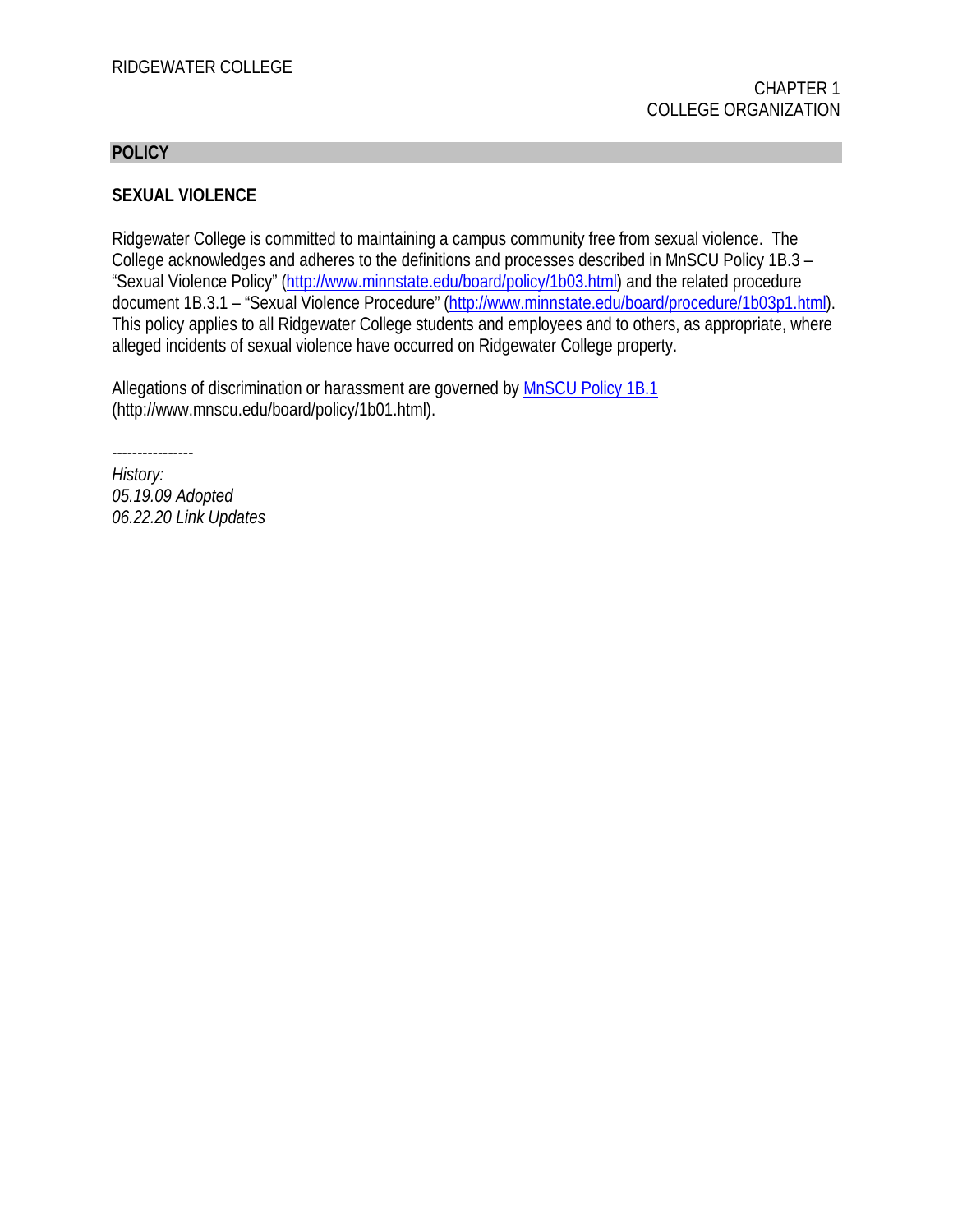# **PROCEDURES**

### **SEXUAL VIOLENCE**

Ridgewater College does not have a campus security department but encourages individuals alleging sexual violence to promptly report any concerns to the College's designated officer, Jay Morrison. He can be reached by phone at 320-222-8040 or by email at [jay.morrison@ridgewater.edu.](mailto:tammy.beckergreen@ridgewater.edu) Individuals alleging sexual violence will be strongly encouraged to report incidents to local law enforcement as promptly as possible in order to preserve evidence for a potential legal or disciplinary proceeding. Individuals with questions or in need of additional information, resources and/or support are also encouraged to visit with a College Counselor or any of the local victim/survivor services and/or other health care providers listed on the following pages of this document. When appropriate, Ridgewater College may pursue legal action against a respondent, including, but not limited to, trespass or restraining orders, in addition to disciplinary action under the applicable student or employee standard.

This procedure is intended to protect the rights and privacy of both the complainant and respondent and other involved individuals, as well as to prevent retaliation and reprisal.

### **Notice of Complainant Options:**

Following a report of sexual violence, the complainant will be promptly notified of:

- a. Where and how to obtain immediate medical assistance. Complainants will be informed that timely reporting and a medical examination within 72 hours are critical in preserving evidence of sexual assault and proving a criminal or civil case against a perpetrator. Complainants will also be told that they may report incidents of sexual assault at any time.
- b. Where and how to report incidents of sexual violence to local law enforcement officials and/or any other appropriate contacts and referrals.
- c. Resources for where and how complainants may obtain on-campus or off-campus counseling, mental health or other support services.

### **Notice of Complainant Rights:**

Following a report of sexual violence, the complainant will be notified of the following:

- a. Their right to file criminal charges with local law enforcement officials.
- b. Rights under the crime victim's bill of rights, Minnesota Statutes Sections 6111A.01 611A.06, including the right to assistance from the Crime Victims Reparations Board and the Commissioner of Public Safety.
- c. Availability of prompt assistance from campus officials, upon request, in notifying the appropriate campus investigating authorities and law enforcement officials, and, at the direction of law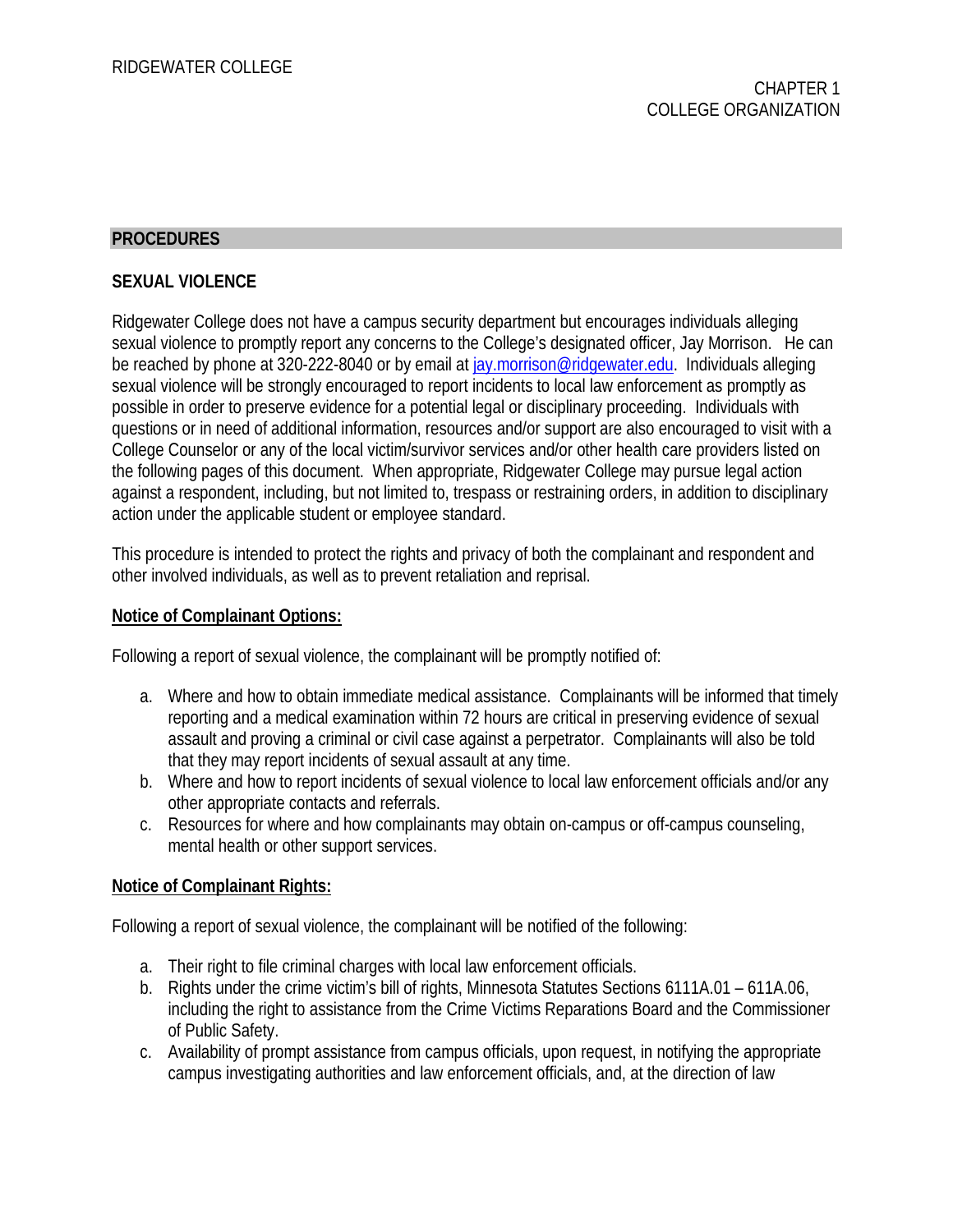enforcement authorities, assistance in obtaining, securing and maintaining any evidence in connection with a sexual violence incident.

- d. Assistance available from campus authorities in preserving, for a sexual violence complaint, materials relating to a campus disciplinary proceeding.
- e. That complaints of incidents of sexual violence made to campus authorities shall be promptly and appropriately investigated and resolved.
- f. That, at a sexual assault complainant's request, the college may take action to prevent unwanted contact with the alleged assailant, including, but not limited to, transfer of the complainant and/or the respondent to alternative classes, or a work site, if such alternatives are available and feasible.

# **General Principles:**

Ridgewater College shall follow and adhere to the process and definitions within MnSCU Procedure 1B.1.1 – "Report/Complaint of Discrimination/Harassment Investigation and Resolution"

[\(http://www.minnstate.edu/board/procedure/1b01p1.html\)](http://www.minnstate.edu/board/procedure/1b01p1.html) to investigate and resolve such issues for employees and students. Procedures used in response to a complaint of sexual violence shall avoid requiring complainants to follow any plan of action, to prevent the possibility of re-victimization. Mediation or other negotiated dispute resolution processes between the complainant and the respondent concerning allegations of sexual violence shall be used only if both parties voluntarily consent. No party shall be required to participate.

Ridgewater College investigation and disciplinary procedures concerning allegations of sexual violence against employees or students shall:

- 1. Be respectful of the needs and rights of individuals involved;
- 2. Proceed as promptly as possible;
- 3. Permit a student complainant and a student respondent to have the same opportunity to have an appropriate support person or advisor present at any interview or hearing, in a manner consistent with the governing procedures and applicable data practices law;
- 4. Employees shall have the right to representation consistent with the appropriate collective bargaining agreement or personnel plan;
- 5. Be conducted in accordance with applicable due process standards and privacy laws;
- 6. Inform both the complainant and respondent of the outcome in a timely manner, as permitted by applicable privacy law.
- 7. Be based on a preponderance of evidence standard, meaning that it is more likely than not that the policy or code has been violated.

The past sexual history of the complainant and respondent shall be deemed irrelevant except as that history may directly related to the incident being considered.

A respondent's use of any drug, including alcohol, judged to be related to an offense may be considered to be an exacerbating rather than mitigating circumstance.

Ridgewater College continues to provide information and resources to our students and employees through the posting of our policy online, in our employee and student handbook, through informational brochures in